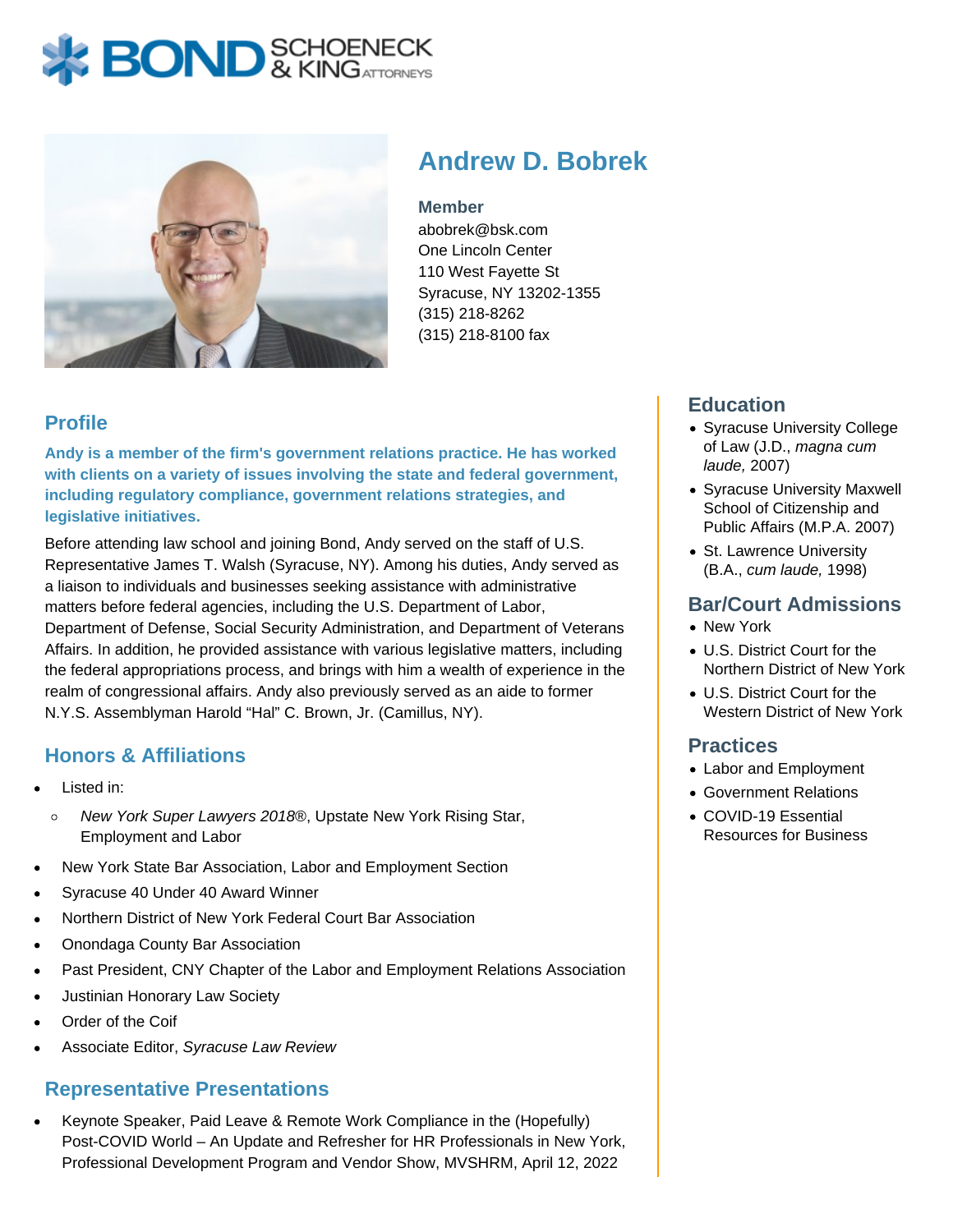

- NY HERO Act Update; Workplace Safety Committees, Manufacturers Association of Central New York, January 25, 2022
- Federal Vaccine Mandate How Employers Should Prepare for OSHA's Emergency Temporary Standard on Vaccination and Testing, MACNY, December 15, 2021
- NY HERO Act Update, Manufacturers Association of Central New York, October 13, 2021
- NY HERO Act: Workplace Safety Committees & COVID-19 Plan "Activation" Update, MACNY, September 16, 2021
- Mandating Employee Vaccination—What Employers Should Consider, MACNY, August 9, 2021
- NY Employment Regulations, Masks and the Hero Act, Hudson Valley Live WKIP/iHeartRadio, May 28, 2021
- New York Health and Essential Rights Act (HERO Act), MACNY, May 26, 2021
- An Interview with Andrew Bobrek, Labor and Employment, Legally Bond Podcast, April 5, 2021
- NY Paid Sick Leave, Commission on Independent Colleges and Universities, October 28, 2020
- The Long Road to Recovery Legal Issues Related to COVID-19 Webinar, Chemung Chamber of Commerce, September 16, 2020
- COVID-19 and the Road to Recovery Webinar, Chemung Chamber of Commerce, May 14, 2020
- COVID-19: Updates on Labor and Employment & Product Liability Considerations, MACNY, April 28, 2020
- Panelist, 2018 Legislative and Regulatory Developments in New York State Employment Law, NYSBA 2019 Annual Meeting - Labor and Employment Law Section, January 18, 2019
- Legal Update, Syracuse Builders Exchange Construction Company Growth Accelerator Program, October 11, 2017
- Avoiding Retaliation Claims and Common (But Overlooked) Pitfalls Under the New York Labor Law, MVSHRM, September 12, 2017
- Back to the Books for HR: Extraordinary FLSA Changes Ahead in Higher Ed, CUPA-HR Annual Conference and Expo 2016, September 25-27, 2016

#### **Representative Publications**

- Quoted in "Does Legal Marijuana Spell End of Testing for the Drug at NY Businesses?," syracuse.com, May 7, 2021
- Quoted in "New NY Law Requires Employers to Give Sick Leave to all Workers; Here's What You Need to Know," syracuse.com, September 1, 2020
- "Driving Change: New N.Y. Law Targets Worker Misclassification," HR Specialist, New York Employment Law, June 2014
- Contributing Editor, "2012-2015 Midwinter Meeting Report," Fair Labor Standards Act Subcommittee to the American Bar Association's Committee on Federal Labor Standards Legislation

#### **Other Activities**